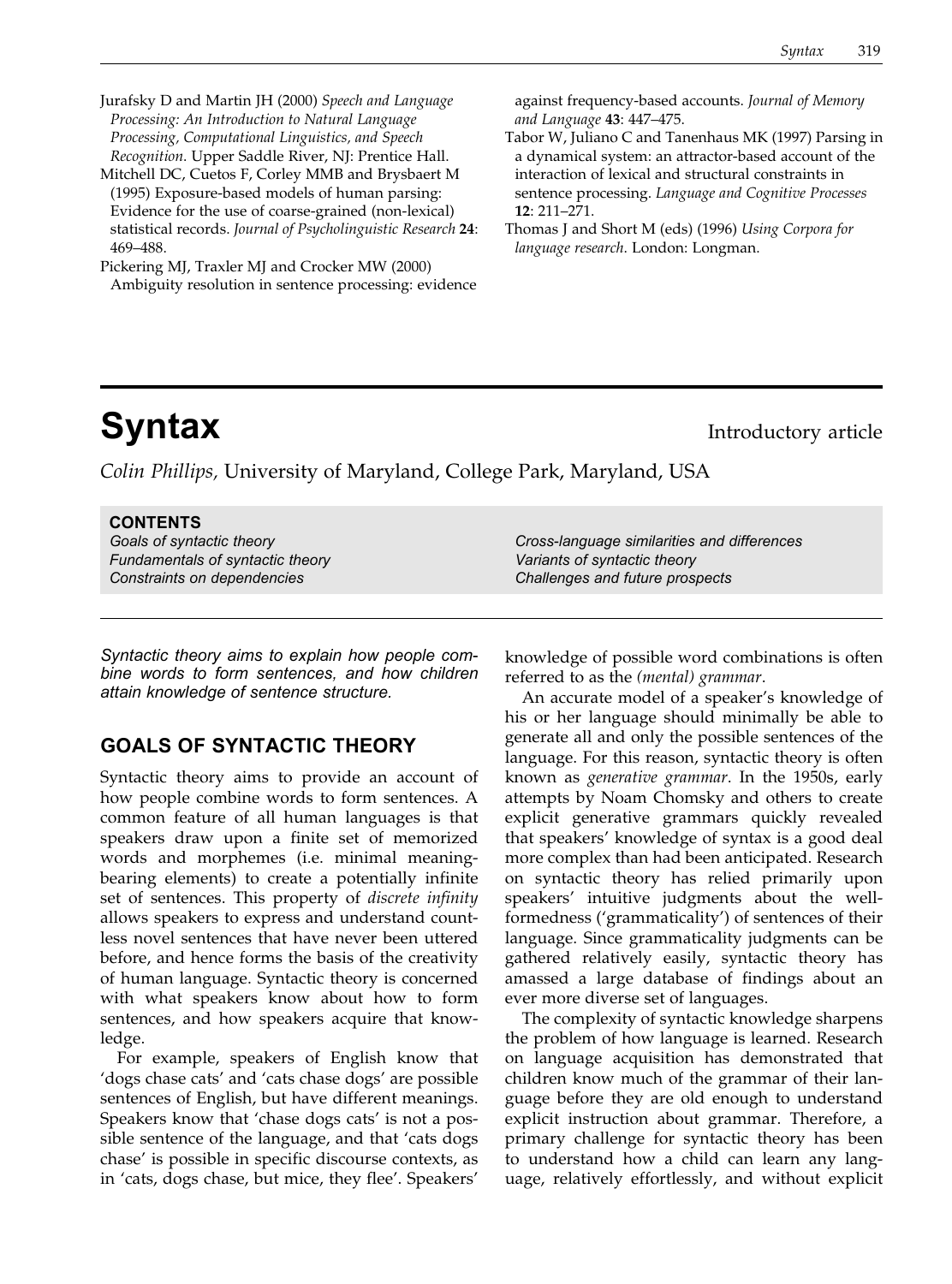instruction. Research on comparative syntax has met this challenge by seeking to characterize human languages in terms of universal syntactic properties, which may reflect the child's innate knowledge, and non-universal clusters of syntactic properties that pattern together across languages, and hence may be learned as a group. Thus, the study of comparative syntax and the study of language learning are closely related. (See Innateness and Universal Grammar)

# **FUNDAMENTALS OF SYNTACTIC THEORY**

#### **Discrete Infinity**

Almost all accounts of the discrete infinity property of natural language syntax start from the notion that sentences consist of more than just sequences of words. In the minds of speakers and listeners, sentences are hierarchically structured representations, in which words are grouped together to form phrases, which in turn combine to form larger phrases. For example, a minimal sentence of English, such as 'John arrived', contains a subject and a predicate, but the roles of subject and predicate may be replaced by phrases of arbitrary complexity. By representing possible subjects and predicates as *noun phrases* (NPs) and *verb phrases* (VPs) respectively, the structure of many possible sentences (S) can be captured. This basic 'template' for sentences of English can be expressed as a tree structure, as in (1a), or as a phrase structure rule, as in  $(1b)$ .



Just as rules like  $S \rightarrow NP VP$  provide templates for sentences, templates can also be specified for the internal structure of noun phrases, verb phrases, and many other phrase-types. Even a small number of phrase structure rules and a small lexicon can generate large numbers of sentences. With only the five phrase structure rules in (2) and a 30-word lexicon (consisting of 10 nouns, 10 determiners, and 10 verbs) 122,100 different sentences can be generated.

$$
S \rightarrow NP VP
$$
  
VP \rightarrow VNP  
VP \rightarrow V  
NP \rightarrow Det NP  
NP \rightarrow Net NP  
NP \rightarrow N (2)

Rules that allow a phrase to be embedded inside another phrase of the same type are known as recursive rules. Coordination (3), modification (4), and sentential complementation (5) all involve recursion. They can thus be invoked arbitrarily many times in a single sentence. Such rules increase the expressive power of the grammar from merely vast to clearly infinite. There are obvious practical limitations on the length and complexity of naturally occurring sentences, but such limitations are typically attributed to independent limitations on attention and memory.

$$
NP \rightarrow NP Conj NP
$$
  
VP \rightarrow VP Conj VP  
Conj \rightarrow and (3)

$$
VP \rightarrow VP PP
$$
  
NP \rightarrow NP PP (4)

$$
VP \rightarrow VS'
$$
  
\n
$$
S' \rightarrow Comp S
$$
  
\nComp \rightarrow that (5)

Although the rules listed in  $(1)$ – $(5)$  fall far short of the expressive power of English, even this small fragment shows how natural language syntax uses finite means to generate infinitely many sentences. (See Phrase Structure and X-bar Theory)

#### **Motivating Structures: Constituency**

The syntactician's toolbox includes a number of structural tests that can be used as aids in diagnosing sentence structures; for example, constituents of sentences can generally be conjuncts in coordinate structures, as is shown for NPs and VPs in (6a, b). Other tests that show the constituency of VPs include substitution of the expression 'do so' for a VP (7a), and fronting of the VP to a clause-initial position  $(7b)$ .

- a. Wallace fetched  $_{NP}$  the cheese and  $_{NP}$  the crackers
- b. Wallace  $\vert_{VP}$  sliced the cheese and  $\vert_{VP}$  opened the crackers  $(6)$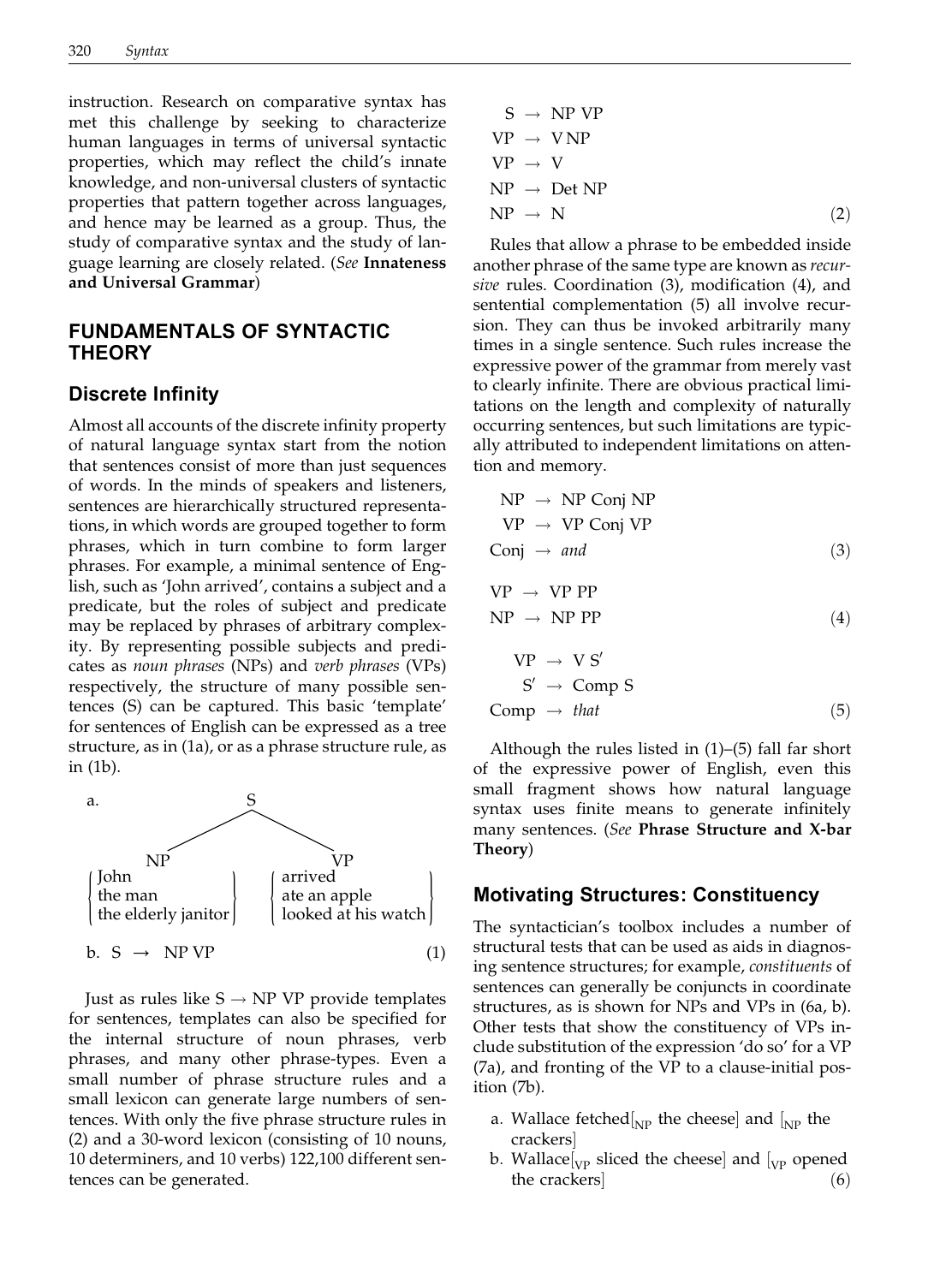- a. Wallace  $\left[\begin{smallmatrix} 1 & 0 \\ 0 & 0 \end{smallmatrix}\right]$  and Gromit  $\left[\begin{smallmatrix} 1 \\ V \end{smallmatrix}\right]$  did so too.
- b. Wallace wanted to  $\vert_{VP}$  impress Wendolene], and  $\left[\begin{smallmatrix} 1 \\ V \end{smallmatrix}\right]$  impress Wendolene] he did.  $(7)$

Constituency tests like those shown in (7) can be used to demonstrate that prepositional phrases (PPs) that are adjuncts (i.e. optional phrases) of VP recursively expand the VP, whereas PPs that are arguments of the verb (roughly, required phrases) do not. (8) shows that when *do so* substitution applies to a VP containing an adjunct-PP, the PP may be targeted or ignored by *do so* substitution. This indicates that there is a smaller VP-constituent that excludes the adjunct-PP. In contrast, (9) shows that an argument-PP cannot be ignored by do so substitution. If the argument-PP is 'stranded' by substitution (9b), the result is ungrammatical (indicated by the asterisk). This indicates that argument-PPs are contained within the smallest VP constituent. These contrasts motivate the VPstructures shown in (10).

- a. Wallace  $\left[\begin{smallmatrix}V_P\end{smallmatrix}\right]_{VP}$  read the newspaper]  $\left[\begin{smallmatrix}P_P\end{smallmatrix}\right]$  before breakfast]], and Gromit  $\left[\begin{smallmatrix} v_P \end{smallmatrix}\right]$  and  $\left[\begin{smallmatrix} v_P \end{smallmatrix}\right]$  and  $\left[\begin{smallmatrix} v_P \end{smallmatrix}\right]$  and  $\left[\begin{smallmatrix} v_P \end{smallmatrix}\right]$  and  $\left[\begin{smallmatrix} v_P \end{smallmatrix}\right]$  and  $\left[\begin{smallmatrix} v_P \end{smallmatrix}\right]$  and  $\left[\begin{smallmatrix} v_P \end{smallmatrix}\right]$  and  $\left[\begin{smallmatrix} v_P \end{smallmatrix}\right]$  a
- b. Wallace  $\left[\text{VP}| \text{VP}\right]$  read the newspaper]  $\left[\text{PP}\right]$  before breakfast]], and Gromit  $\left[\begin{smallmatrix}V_P\\V_P\end{smallmatrix}\right]$  did so]]  $\left[\begin{smallmatrix}P_P\end{smallmatrix}\right]$  at lunchtime  $(8)$
- a. Wallace  $\begin{bmatrix} 1 & p \end{bmatrix}$  put the newspaper  $\begin{bmatrix} 1 & p \end{bmatrix}$  on the table]], and Gromit  $\begin{bmatrix} 0 & \text{if } \\ 0 & \text{if } \text{if } \\ 0 & \text{if } \text{if } \text{if } \\ 0 & \text{if } \text{if } \\ 0 & \text{if } \text{if } \\ 0 & \text{if } \text{if } \\ 0 & \text{if } \text{if } \\ 0 & \text{if } \text{if } \\ 0 & \text{if } \text{if } \\ 0 & \text{if } \text{if } \\ 0 & \text{if } \text{if } \\ 0 & \text{if } \text{if } \\ 0 & \text{if } \text{if } \\ 0 & \text{if } \text{if$
- b. \*Wallace  $\begin{bmatrix} 1 \end{bmatrix}$  put the newspaper  $\begin{bmatrix} 1 \end{bmatrix}$  on the table]], and Gromit did so  $_{\rm [pp]}$  on the floor].

 $(9)$ 

Adjunct PP:  $VP \rightarrow VP PP$ Argument PP :  $VP \rightarrow V(NP) PP$ 



#### **Motivating Structures: Hierarchy**

In addition to tools that show which groups of words form constituents, other tests diagnose the *hierarchical* relations among positions in a structure. A striking finding of syntactic research is that many grammatical phenomena are sensitive to a structural relationship known as c-command, which is similar to the logical notion of *scope*. A node c-commands its sister and any nodes contained inside its sister. Thus, in the structure in (12), node B c-commands its sister, node E, and nodes F and G contained inside its sister. On the other hand, node C c-commands its sister, node D, and no others.

#### C-Command

A node c-commands its sister and all nodes dominated by its sister.  $(11)$ 



One syntactic phenomenon that is sensitive to the c-command relation involves Negative Polarity Items (NPIs), such as 'anybody' or 'ever', which are only possible when they are c-commanded by an appropriate licenser, typically a negative expression such as 'not' or 'nobody'. NPIs are possible when the negative expression c-commands the NPI (13a-d) but are impossible when the negative expression fails to c-command the NPI (13e-h), because the negative expression is embedded inside a subject NP.

- a. Wallace didn't find any cheese.
- b. Nobody found any cheese.
- c. Wallace didn't think that he would ever refuse cheese.
- d. Nobody thought that Wallace would ever refuse cheese.
- e.  $\binom{1}{N}$  The fact that Wallace didn't like the cheese] amazed anybody.
- f.  $*_{N}F$ The fact that nobody liked the cheese] amazed anybody.
- g. \* <sub>NP</sub> The person that Wallace didn't notice thought that Gromit would ever return.
- h.  $\binom{*}{NP}$ The person that nobody noticed thought that Gromit would ever return.

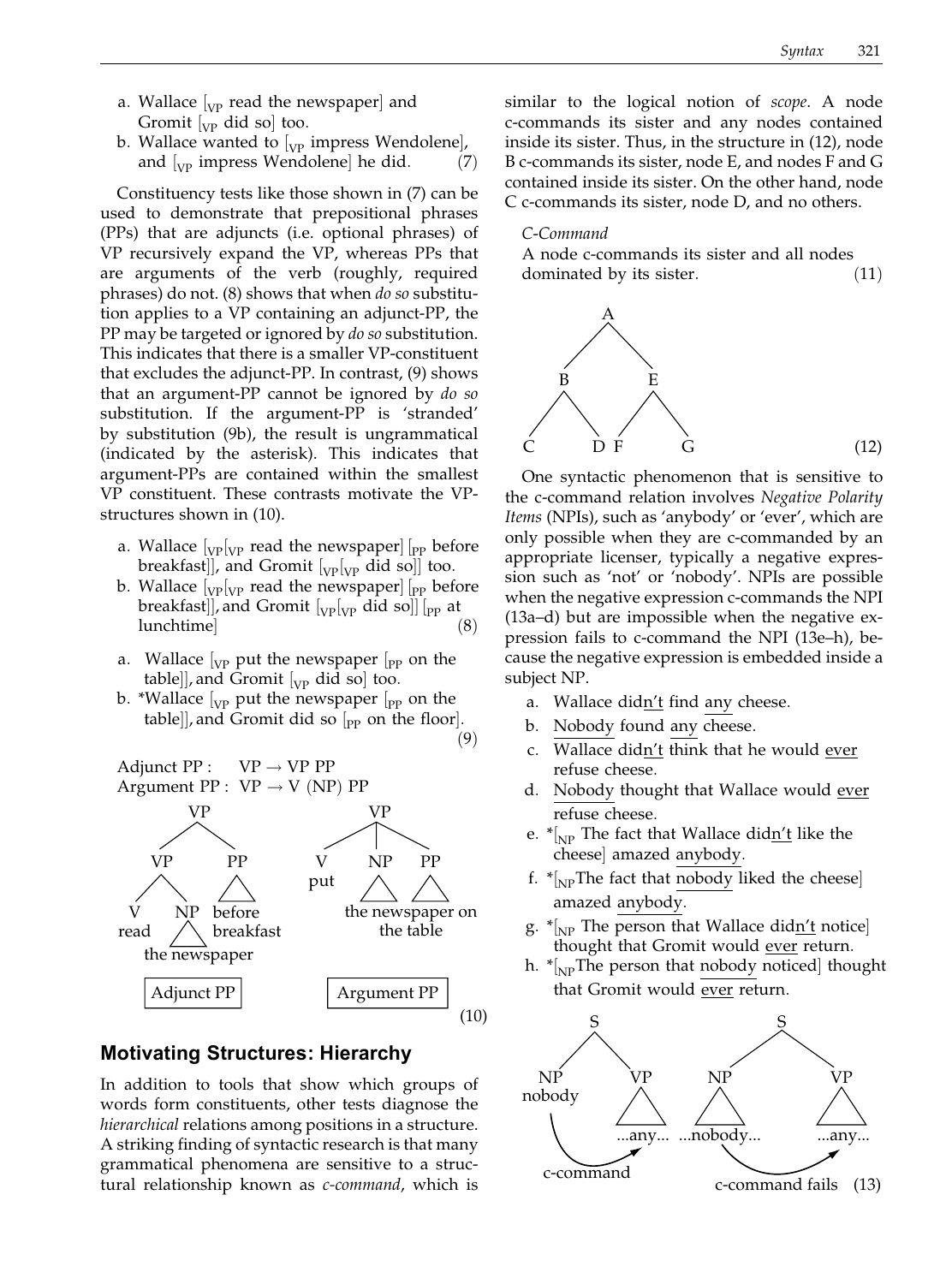#### **Multiple Roles: Transformations**

In any sentence, each word or phrase occurs in a unique position in the linear sequence of words. However, many words and phrases appear to participate in *multiple* structural relations in the sentence. A central concern of syntactic research since the 1950s has been to understand how individual phrases can assume multiple roles in a sentence.

The multifunctionality of phrases has been most fully explored in the case of NPs. First, speakers represent the thematic role of each NP in a sentence. Agent thematic roles are canonically realized on subject NPs, theme thematic roles are canonically realized on direct object NPs, and thematic roles such as *goal*, *beneficiary*, or *location* are canonically realized inside PPs (14).

However, it is important to distinguish thematic roles from grammatical relations such as subject and *object*, since thematic roles can be realized in different grammatical relations. The theme argument of the underlined verb 'steal' is realized as a direct object in the active sentence in (15a), as a subject in the passive sentence in (15b), and as the subject of a higher clause in the raising construction in (15c).

a. The penguin stole the diamond.

b. The diamond was stolen by the penguin. passive theme

active

c. The diamond seemed to have been stolen. theme  $raising + passive$  $(15)$ 

It is also important to distinguish thematic roles and grammatical relations from the structural positions in which NPs receive their *scopal* interpretation. In English, the scope of wh-phrases such as who, what, or which boy is marked by their surface position: they are positioned sentence-initially in direct  $wh$ -questions (16a), and in clause-initial position of an embedded clause in indirect whquestions (16b).

a. Which story did the teacher know that the children like?

#### theme direct object matrix scope

b. The teacher knew which story the children always like.

| <i>theme</i>   |      |
|----------------|------|
| direct object  |      |
| embedded scope | (16) |

In English the scope of quantified NPs such as 'every boy' is not encoded in surface word order, with the consequence that sentences like (17) are scopally ambiguous. However, in other languages, such as Hungarian and Japanese, the scope of quantificational NPs is often fixed by surface word order.

Some student answered every question correctly.

- some  $>$  every: a single student got all the questions correct
- every  $>$  some: for each question, there was at least one student who got it right  $(17)$

Since speakers must distinguish for any NP a representation of its thematic role, its grammatical relation, and its scope, it is important to ask how these different structural positions are related to one another. One well-known answer to this question is that speakers represent multiple structures for each sentence, one structure each for thematic role assignments, grammatical relations, and scope relations. The thematic representation is typically known as the *deep structure* (or *d-structure*) of the sentence, and it is related to the other levels of representation – surface structure (or s-structure) and logical form (LF) - by transformational processes which move NPs from thematic positions to positions associated with grammatical relations, and scope positions. This Transformational Grammar approach was proposed by Chomsky in the 1950s and has been elaborated and modified by many linguists since that time.

(18) shows a sample transformational derivation of a wh-question. The NP 'who' receives the theme thematic role as the sister of the verb in the d-structure representation in (18a). In (18b) it moves to subject position of the embedded passive clause. Finally, in (18c) it moves from subject position to its clause-initial scope position. Following a now standard elaboration of the transformational approach, (18) represents the residue of movement as phonologically null elements known as traces (t).

| а.             | the announcer believed                  |
|----------------|-----------------------------------------|
|                | had been elected who                    |
| $\mathbf{b}$ . | the announcer believed                  |
|                | who <sub>i</sub> had been elected $t_i$ |
|                | c. who, did the announcer believe       |
|                | $t_i$ had been elected $t_i$            |
|                |                                         |
|                |                                         |

Some alternative approaches share with Transformational Grammar the assumption that sentence structure representations consist of multiple levels, but deny that there is a derivational relationship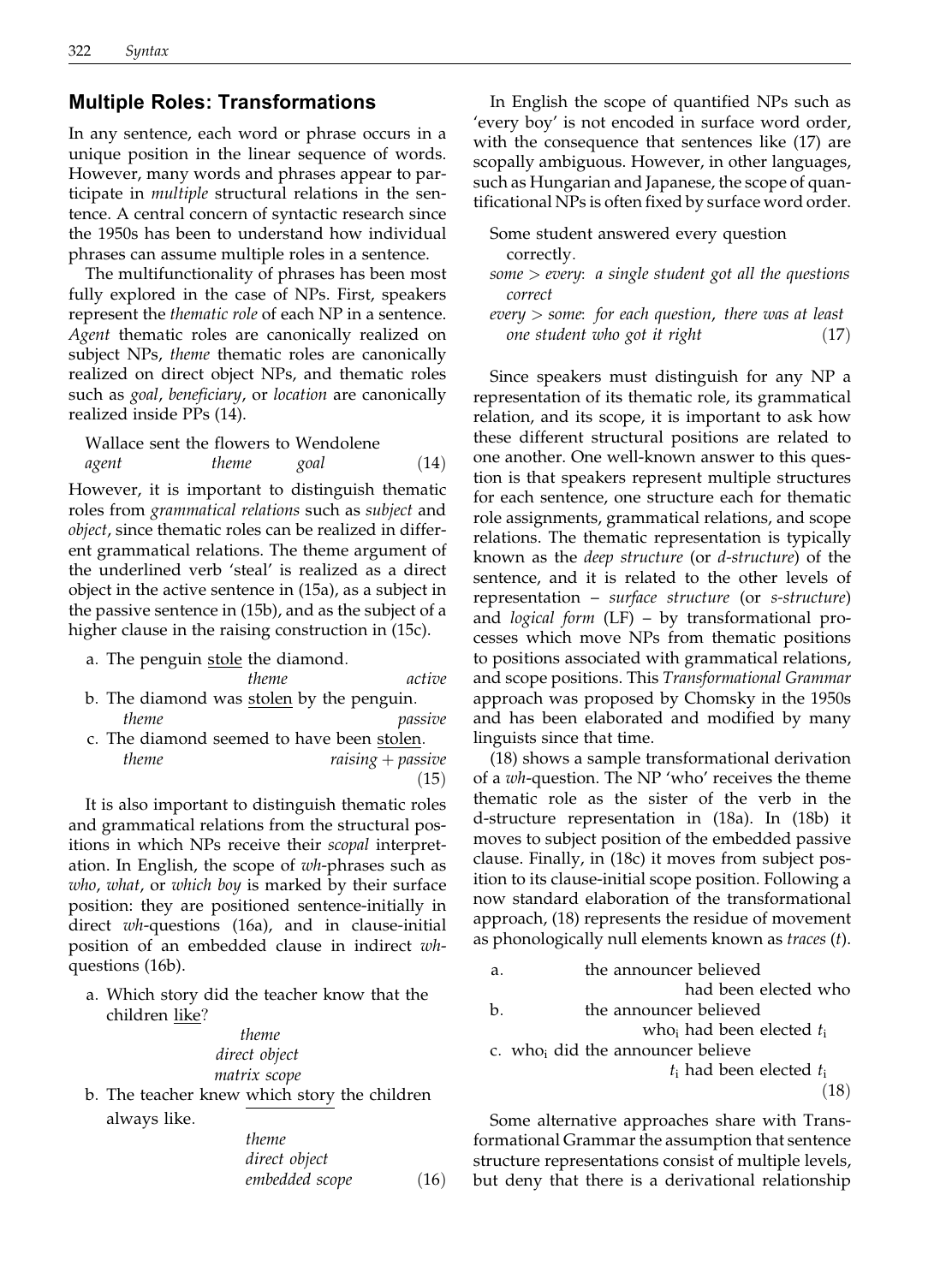among the levels of representation (e.g. Lexical Functional Grammar, Categorial Grammar). Other approaches assume that the thematic, grammatical relation, and scope properties of an NP are all represented in a single enriched phrase structure, but that only one of these positions is normally encoded phonologically (e.g. Head-Driven Phrase Structure Grammar: see further below).

# **Types of Dependencies**

Speakers' syntactic representations encode a variety of structural relations among words and phrases. The most basic relations are the groupings of words and phrases that form hierarchical constituent structures. These relations can be expressed entirely in terms of sisterhood and dominance among phrase structure nodes. The discussion above has introduced a number of other syntactic relations, or dependencies.

The syntactic relation between a pronoun or reflexive and the NP from which it takes its reference is known as a binding dependency. Such dependencies have been studied extensively under the rubric of Binding Theory.

| a. Wallace <sub>i</sub> likes himself <sub>i</sub> | local    |
|----------------------------------------------------|----------|
| b. Wallace thinks that Wendolene                   |          |
| likes him <sub>i</sub>                             | nonlocal |
|                                                    | (19)     |

#### (See Binding Theory)

In VP-ellipsis constructions the VP in the second conjunct is dependent on the VP in the first conjunct for its interpretation (20). Transformational analyses of  $wh$ -questions (21a) and relative clauses  $(21b)$  treat the relationship between the  $wh$ -phrase and the trace as a binding relation between a wh-operator and a variable.

Wallace  $\left[\begin{smallmatrix}V_P\end{smallmatrix}\right]$  likes cheese $\left]\begin{smallmatrix}I\end{smallmatrix}\right]$  and Gromit does  $[y_P]_i$  too.  $(20)$ 

- a. Who<sub>i</sub> did the voters elect  $t_i$
- b. The man who<sub>i</sub> the voters elected  $t_i$  $(21)$

#### (See Ellipsis)

A leading question in research on referential dependencies involves how closely related the different types of referential dependencies are: does each type of dependency follow independent principles, or do they follow the same principles?

## **CONSTRAINTS ON DEPENDENCIES**

Wh-movement and related phenomena have been among the most extensively investigated topics in syntactic research, giving rise to a wealth of findings. By virtue of the length of wh-dependencies, syntacticians can manipulate which structural positions participate in the wh-dependency, and which structural positions the dependency crosses. Whdependencies have thus served as a kind of 'magnifying glass' for the investigation of syntactic dependencies.

Wh-dependencies can span many clauses, in fact arbitrarily many clauses, and thus they are often referred to as unbounded dependencies. In (22), the wh-phrase has been extracted from a number of embedded clauses, each of which is the complement (direct object) of the next higher verb.

Which candidate did the court fear that the public might conclude [that the voters had elected  $t_i$ ]  $(22)$ 

However, in a tradition of research beginning with influential work in the late 1960s by John Robert Ross, it has been found that there are many syntactic environments which wh-extraction cannot cross. Following Ross's terminology, the environments that block extraction are known as *islands*, and restrictions on extraction are known as *island con*straints.

Relative clauses create islands for extraction  $(23a)$ , as do indirect questions  $(23b)$ , complements of NPs (23c), subjects (23d), and adjunct clauses (23e). Extraction from definite NPs or NPs with a possessor is highly marked, although indefinite NPs create no such difficulties (24). If a phrase is extracted from one conjunct of a coordinate structure, it must also be extracted from the other conjuncts (25a, b).

- a. \*Who<sub>i</sub> did the court upset the voters who favored  $t_i$
- b. \*Who<sub>i</sub> did Bill wonder whether his new outfit would shock  $t_i$
- c. \*What<sub>i</sub> did Sarah believe [the rumor that Ed was willing to spend  $t_i$
- d. \*Who<sub>i</sub> did [the fact that the president nominated  $t_i$  | upset the opposition party?
- e. \*What<sub>i</sub> did Wallace eat the cheese [while he was reading  $t_i$  $(23)$

Who<sub>i</sub> did Sally hear a? the \*Helen's story about  $t_i$ ?  $(24)$ 

- a. \*What, did [Gromit read the newspaper] and [Wallace eat  $t_i$ ]
- b. What<sub>i</sub> did [Gromit read  $t_i$  $(25)$ and [Wallace eat  $t_i$ ]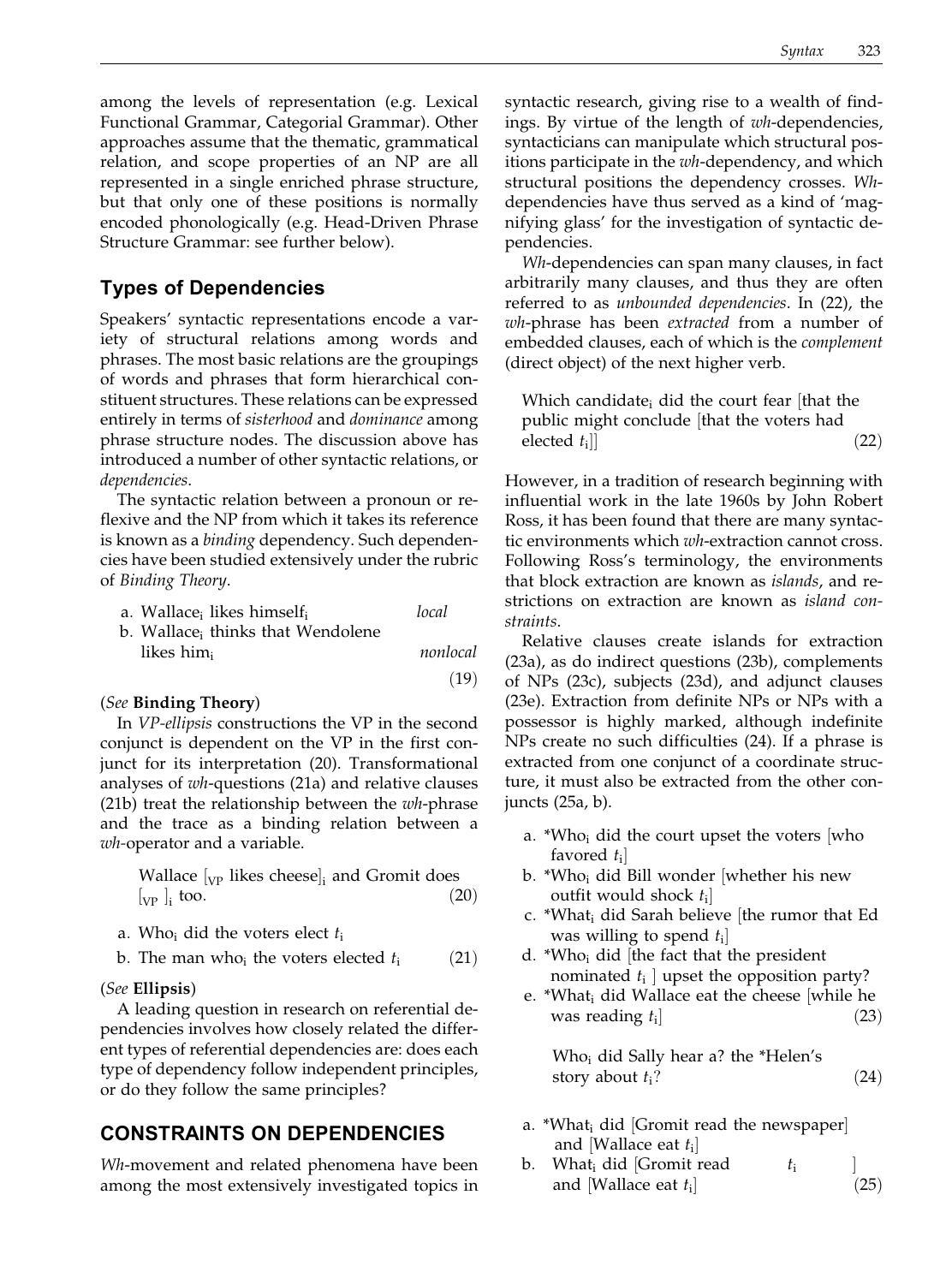The examples in  $(22)$ – $(25)$  raise the question of why wh-dependencies can be arbitrarily long as in  $(22)$ , but not as in  $(23)$ – $(25)$ . Work on this question led to the proposal that, contrary to appearances, all wh-dependencies are local. If all wh-movement is local, proceeding one clause at a time, then apparent long-distance wh-movement turns out to be a series of local movements, each one targeting a landing site in the next higher CP (Complementizer Phrase), as in (26). If all wh-movement must be local, then it follows that relative clauses and embedded wh-questions create islands, because these are cases in which an intermediate landing site of movement is already filled (27a).

The best-known implementation of this proposal is the Subjacency Constraint, proposed by Chomsky in the early 1970s. In its original formulation the constraint blocks any *wh*-dependency that spans more than two bounding nodes, where the bounding nodes are defined as NP and TP (Tense Phrase: a more recent term for the 'S' node, recognizing Tense as the head of a clause). This formulation also explains the complex NP constraint violation in (23c) and (27b).



The proposal that a long-distance wh-dependency involves a sequence of local dependencies receives interesting support from a number of languages that show a syntactic residue of local movement. In certain varieties of Spanish, for example, subject–auxiliary inversion occurs in every clause in the path of  $wh$ -movement  $((28))$ : compare this to the English translation, in which inversion occurs only in the highest clause).

- a. Juan pensaba que Pedro le había dicho que la revista había publicado ya el articolo.
	- Juan thought that Pedro him had told that the journal had published already the article
	- Juan thought that Pedro had told him that the journal had published the article already.'
- b. Qué pensaba Juan que le había dicho Pedro que había publicado la revista? What thought Juan that him had told Pedro that had published the journal
	- 'What did Juan think that Pedro had told him that the journal had published?'
- c. \*Qué pensaba Juan que Pedro le había dicho que la revista había publicado?
	- What thought Juan that Pedro him had told that the journal had published  $(28)$

The island constraints restrict the nodes that a wh-dependency may cross. All of the examples presented so far involve extraction of a direct object  $wh$ -phrase. In addition, subject and adjunct  $wh$ phrases in English are subject to tighter restrictions than object wh-phrases. For example, extraction of an embedded direct object wh-phrase is possible, irrespective of whether the embedded clause contains an overt complementizer 'that' (29a, b). However, extraction of an embedded subject wh-phrase is impossible if the complementizer is overt (29c). This constraint is known as the *that-trace constraint*, and it has been observed in many languages, as discussed further below.

- a. Who<sub>i</sub> do you think  $t_i$  that John met  $t_i$ ? b. Who<sub>i</sub> do you think  $t_i$ John met  $t_i$ ? c. \*Who<sub>i</sub> do you think  $t_i$  that  $t_i$  met John?
- d. Who<sub>i</sub> do you think  $t_i$  $t_i$  met John?

 $(29)$ 

There are also differences in extraction possibilities between argument wh-phrases such as 'what' and 'which books', and adjunct wh-phrases such as 'why' and 'how' (see Further Reading).

A long-standing goal of syntactic research on unbounded dependencies has been to uncover a set of general principles that can explain the full variety of constraints on wh-dependencies. Although there have been many different attempts to unify the constraints on movement, two observations have been pervasive, and have featured in many different theories. First, if movement is required to be *local*, then it is subject to *interven*tion effects, when a required landing site of movement is occupied by another element. Second, movement paths that include noncomplement nodes (subjects or adjuncts) are consistently more restricted than paths that include only complement nodes (sisters of heads). (See Constraints on Movement)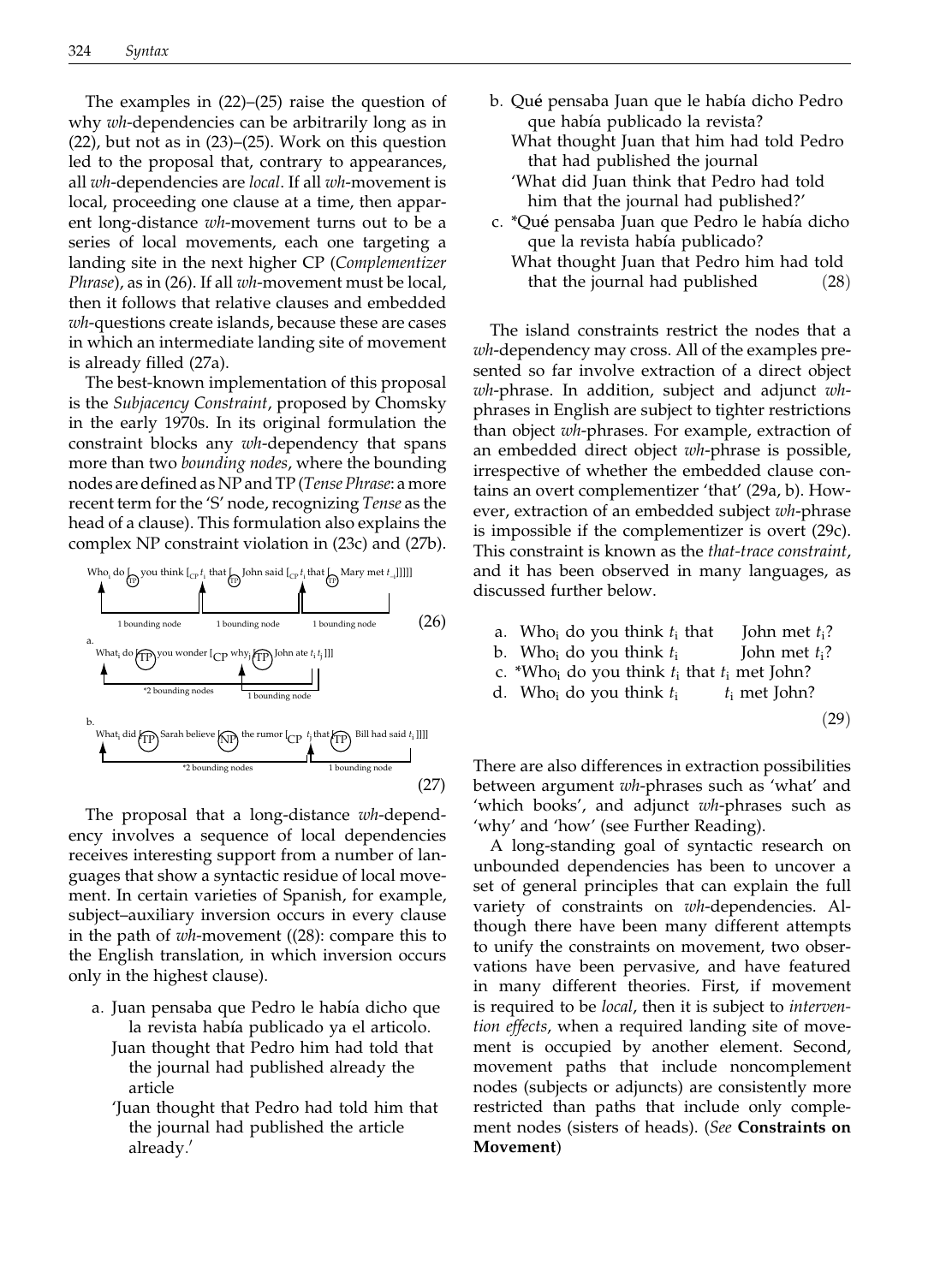# **CROSS-LANGUAGE SIMILARITIES AND DIFFERENCES**

A fully general theory of the mental representation of syntax clearly must handle the facts of all human languages. In addition, cross-linguistic investigations are important to accounts of how natural language syntax is learnable. Universals of syntax, or *principles*, may be part of the child's innate endowment, and thus not need to be learned. Non-universal syntactic properties must also be learnable within the constraints imposed by the time and evidence available to the child. When a set of syntactic properties covaries across languages, it is possible that the learner only needs to learn one member of the set of properties in order to draw appropriate conclusions about the entire set. Thus, an important goal of cross-linguistic syntax research is to find clusters of covarying syntactic properties, or *parameters*. This Principles and Parameters (P&P) approach to syntax has been most intensively investigated in transformational approaches to syntax but it can be applied equally well to other syntactic approaches. (See Government-Binding Theory)

Research on comparative syntax has discovered a number of striking cross-linguistic parallels between languages that appear very different on the surface. An example from Mohawk serves as an illustration.

One constraint on pronouns in English is that a pronoun cannot co-refer with an NP that it c-commands. This constraint ('Binding Condition C') accounts for the contrast between (30a) and (30b). The pronoun inside the subject NP fails to c-command the direct object in (30a), thereby allowing co-reference. On the other hand, the subject pronoun c-commands the name inside the object NP in (30b), thereby preventing co-reference.

- a.  $\left[\begin{smallmatrix} N_P \\ N \end{smallmatrix}\right]$  The book that he<sub>i</sub> bought] offended John<sub>i</sub>
- b. \*He<sub>i</sub> bought  $\left[\begin{smallmatrix} N_P & 1 \end{smallmatrix}\right]$  the book that offended  $John_i$  $(30)$

Unlike English, which exhibits strict subjectverb-object (SVO) word order, Mohawk, an Iroquoian language spoken in Quebec and upstate New York, exhibits free word order, allowing all six possible permutations of subject, verb, and object, and also allows 'discontinuous constituents' in the form of split noun phrases (31). Based on such properties, languages like Mohawk have sometimes been described as 'nonconfigurational'. However, Mark Baker has demonstrated that Mohawk exhibits similar configurational asymmetries to English, as the contrast in (32) shows. This

contrast can be explained by Binding Condition C, just as in English, provided that we attribute some degree of underlying configurational structure to Mohawk sentences.

|  | Ne kíke wa-hi-yéna-′                   | ne kwéskwes |      |
|--|----------------------------------------|-------------|------|
|  | NE this FACT-1sS/MsO-catch-PUNC NE pig |             |      |
|  | I caught this pig.'                    |             | (31) |

a. Wa-ho-nakuni-' tsi Sak wa-hi-hrewaht-e' FACT-NsS/MsO-anger-PUNC that Sak FACT- $1sS/MsO$ -punish-PUNC 'That I punished Sak<sub>i</sub> made him<sub>i</sub> mad.' (co-reference possible) b. Wa-shako-hrori-' tsi Sak wa-hi-hrewaht-e' FACT-MsS/FsO-tell-PUNC that Sak  $FACT-1sS/MsO$ -punish-PUNC 'He<sub>i</sub> told her that I punished Sak<sub>i</sub>.' (co-reference impossible)  $(32)$ 

The similarity between English and Mohawk is striking, given how different the languages appear on the surface. Furthermore, evidence from many other languages suggests that Binding Condition C is a universal of natural language syntax, which may be part of innate linguistic knowledge. Consistent with this suggestion, studies by Stephen Crain and his colleagues have shown that children exhibit knowledge of Binding Condition C by their third birthday, which is as early as it has been possible to test this knowledge. This finding has been replicated in children learning other languages (e.g. Italian, Dutch, Russian). It is particularly encouraging news for a child learner of Mohawk that Binding Condition C need not be learned, since it is unlikely that the presence of the constraint could be guessed from the input to the Mohawk child.

Although syntactic research has uncovered many universals of language, there are clearly many properties that vary across languages and hence must be learned. The search for parametric clusters of syntactic properties has turned up a number of cross-language correlations. The most useful correlations are those that link abstract (and hence difficult-to-observe) syntactic properties with more easily observable syntactic properties. For example, the that-trace constraint introduced above does not apply in all languages: it applies in English (33a), but not in Italian (33b). This is not easily inferred from the language input to children, since it is not easy to observe the *absence* of a particular construction. However, the availability of that-trace sequences correlates crosslinguistically with the availability of postverbal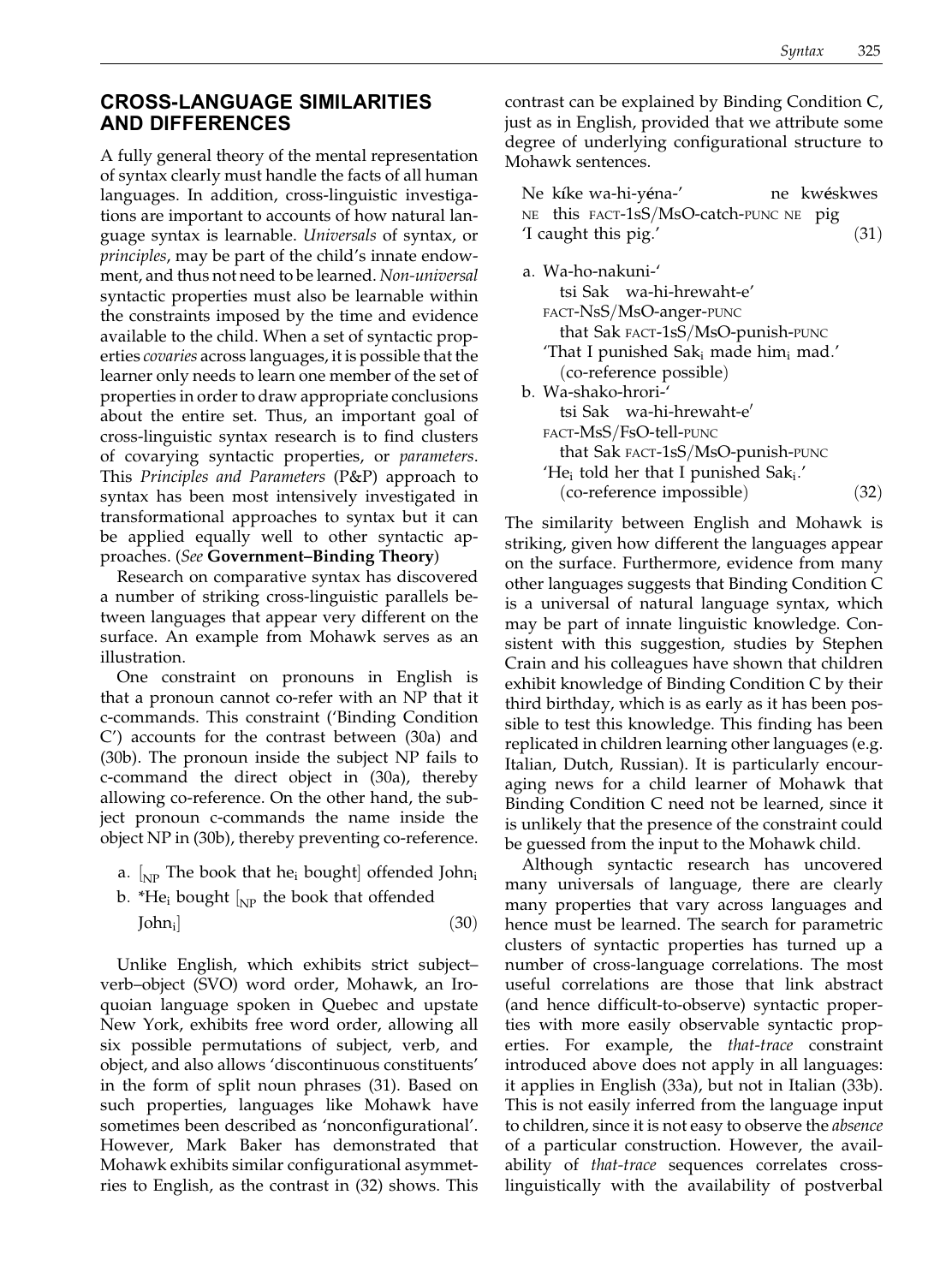subjects, which are readily observable in the input to the learner. Italian allows postverbal subjects (34b), but English does not (34a). This connection has been reinforced based on the study of many other languages. Therefore, the child learner may be able to learn whether the that-trace constraint applies in his language, by observing whether postverbal subjects are available.

- a. \*Who<sub>i</sub> did you say that  $t_i$  has written this book?
- b. Chi<sub>i</sub> hai detto che  $t_i$  ha scritto questo libro? who have-you said that has written this. book 'Who did you say has written this book?'  $(33)$
- a. \*Have arrived many students
- b. Hanno arrivato molti studenti. have-3pl arrived many students 'Many students have arrived.'  $(34)$

# **VARIANTS OF SYNTACTIC THEORY**

Since the 1960s syntactic theory has undergone a number of changes, and has spawned a variety of different grammatical theories, each with a different title, such as Relational Grammar (RG), Head-Driven Phrase Structure Grammar (HPSG), Lexical-Functional Grammar (LFG), Categorial Grammar (CG), Government-Binding Theory (GB), Tree Adjoining Grammar (TAG), etc. While it is tempting to view these as monolithic alternatives, to do so would be misleading.

First, all approaches provide only fragments of a full theory of grammatical knowledge; sometimes these fragments only partially overlap between approaches. Second, there are many fundamental points of agreement between the different approaches. Third, the differences among practitioners of the same general framework can be as large as or even larger than the differences between frameworks. The differences of opinion that engender different 'named' grammatical theories draw greater attention, but they have no special status. Therefore, rather than reviewing different named grammatical theories, this section focuses on a selection of fundamental issues on which syntactic theories diverge.

# **Syntactic Atoms and How They** Combine

First, syntactic theories differ on the issue of what are the 'atoms' of syntax, that is, the pieces of

sentences that are stored in a speaker's long-term memory. At one extreme are certain versions of Transformational Grammar (including the recent Minimalist Program), which claim that the atoms of syntax are smaller than words – either morphemes or individual syntactic features. Under this approach, underlying syntactic structures are formed by selecting a set of these atomic units, and combining them based on highly general principles of structure-building. Under this approach, syntax is responsible even for the formation of word-sized units. For example, an inflected verb such as 'runs' may be formed by independently selecting the verbal head 'run' and the inflectional head [3rd *person singular, present],* and applying a transformation which combines them to form a complex syntactic head, which is spelled out as the word 'runs'.

At the other end are approaches that assume much larger atoms, in the form of templates for phrases or even clauses. Construction Grammar and some versions of Tree Adjoining Grammar are examples of such approaches. Under these approaches, the representation of idiomatic expressions is little different from the representation of other types of phrases. Construction Grammar has provided some insightful analyses of constructions that have been largely overlooked in mainstream transformational syntax. (See Construction Grammar)

Despite disagreements about the size of the atoms of syntax, there has been a quiet convergence of opinion on the role of the atoms of syntax. In early generative theories it was standard to distinguish the terminal elements of syntax (i.e. lexical items) from the phrase structure rules that determine how the terminals combine. In most current theories this distinction has been eliminated, and the work once done by phrase structure rules is replaced by a set of highly general conditions on how syntactic atoms combine. In these *lexicalized* grammars, information about the combinatorial possibilities of syntactic atoms is built into the lexical entries of the atoms themselves. Lexicalism is a common feature both of theories that assume very small syntactic atoms and of theories that assume much larger syntactic atoms.

## **Types of Structural Dependencies**

A second issue involves the question of how syntactic elements enter into structural dependencies. As a starting point, in a typical phrase structure grammar syntactic elements enter into two basic types of dependencies, illustrated in (35). First,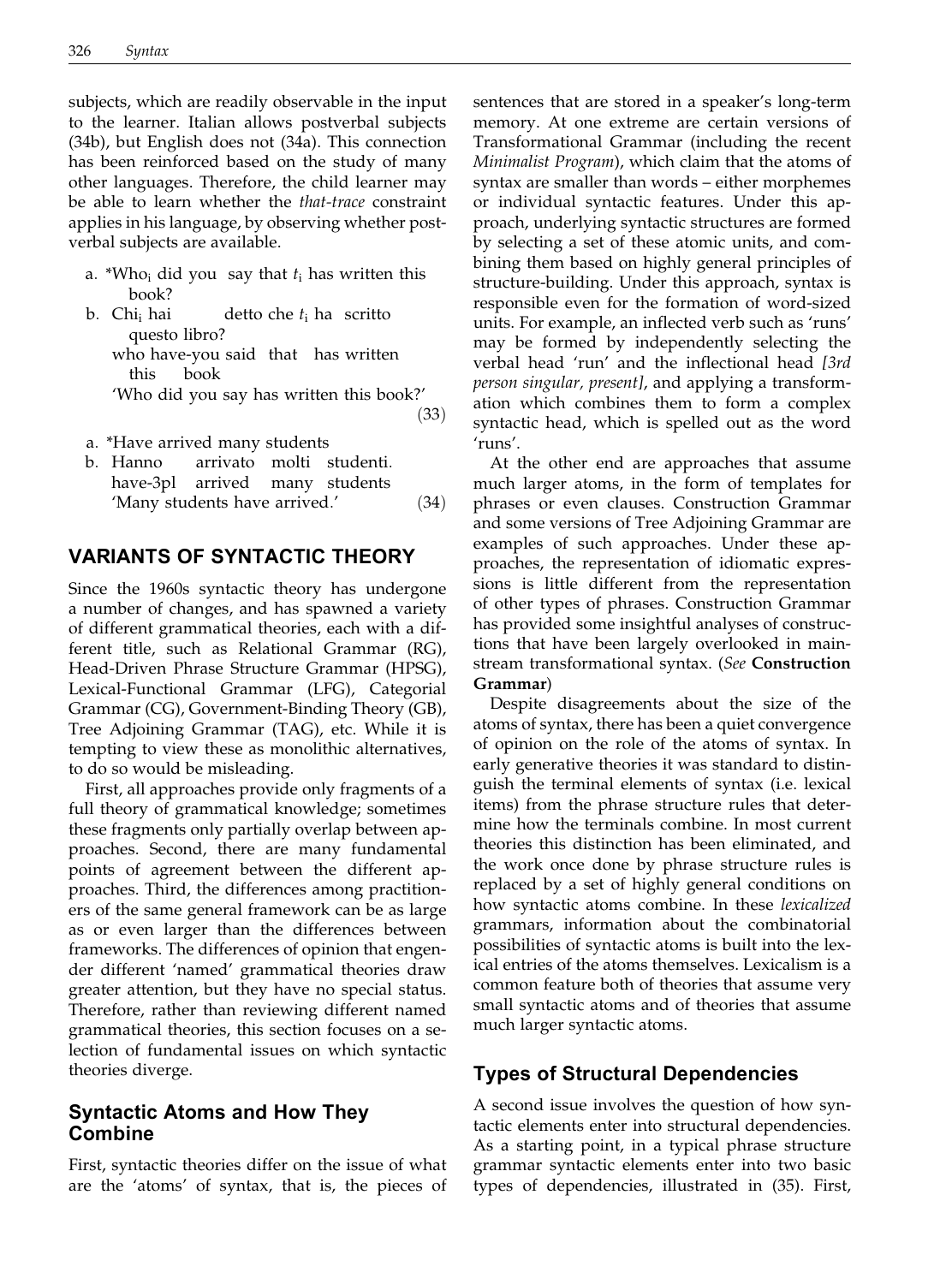when syntactic elements enter into a sisterhood relation, this both forms a dependency between the two elements and creates a new syntactic constituent. Constituents may participate in a variety of different syntactic processes, such as coordination, movement, and ellipsis. On the other hand, many syntactic dependencies do not involve the formation of new constituents, for example subject–verb agreement and reflexive binding.



The phrase structure notions that create this division among structural dependencies continue to dominate thinking about syntax, but there are a number of interesting alternative proposals that reduce or eliminate this distinction. First, Dependency Grammars treat all syntactic dependencies in a parallel fashion, and do not single out constituentforming dependencies as special (36).

Dependency Grammar representation of argument and agreement relations  $(36)$ 



Combinatory Categorial Grammars (CCG) also reduce the division of dependency types, but in the opposite manner from Dependency Grammars. In CCG grammars, information about the elements that a syntactic atom may combine with is encoded in enriched category labels. For example, an intransitive verb such as 'run' might have the category label S\NP, read as 'a category that combines with an NP to its left to form an S'. Dependencies between syntactic sisters are formed by the rule of function application. Dependencies between non-sisters are also formed by function application, thanks to the mediating effects of function compos*ition* rules, which allow the combinatorial requirements of a syntactic atom to be passed up through a series of larger units.

By virtue of their more uniform treatment of structural dependencies, both Dependency Grammar and Combinatorial Categorial Grammars have led to innovative proposals about the treatment of constituency phenomena. Whereas most phrase structure grammars impose a clear boundary on which syntactic relations form constituents, DG and CCG do not. Therefore, these approaches have been used to analyze syntactic phenomena that do not fall straightforwardly under standard notions of constituency, such as 'nonconstituent coordination' involving subject-verb sequences. In CCG, flexible constituency relations are made possible by the introduction of type raising rules, which allow the combinatorial requirements of a category to be satisfied in a different order (38).



## **Multiple Roles: Alternatives to Transformations**

All syntactic theories must address the fact that individual syntactic elements can enter into a variety of different structural relations. In a multiclause sentence, a single phrase may take scope in one clause, be case-marked by the predicate of a second clause, and receive a thematic role in a third clause (39).



Since the 1950s and 1960s, transformational approaches to syntax have famously argued that phrases can bear multiple syntactic roles because there are multiple syntactic levels of representation, which are related to one another via movement through a series of different structural positions. As a result, a leading area of research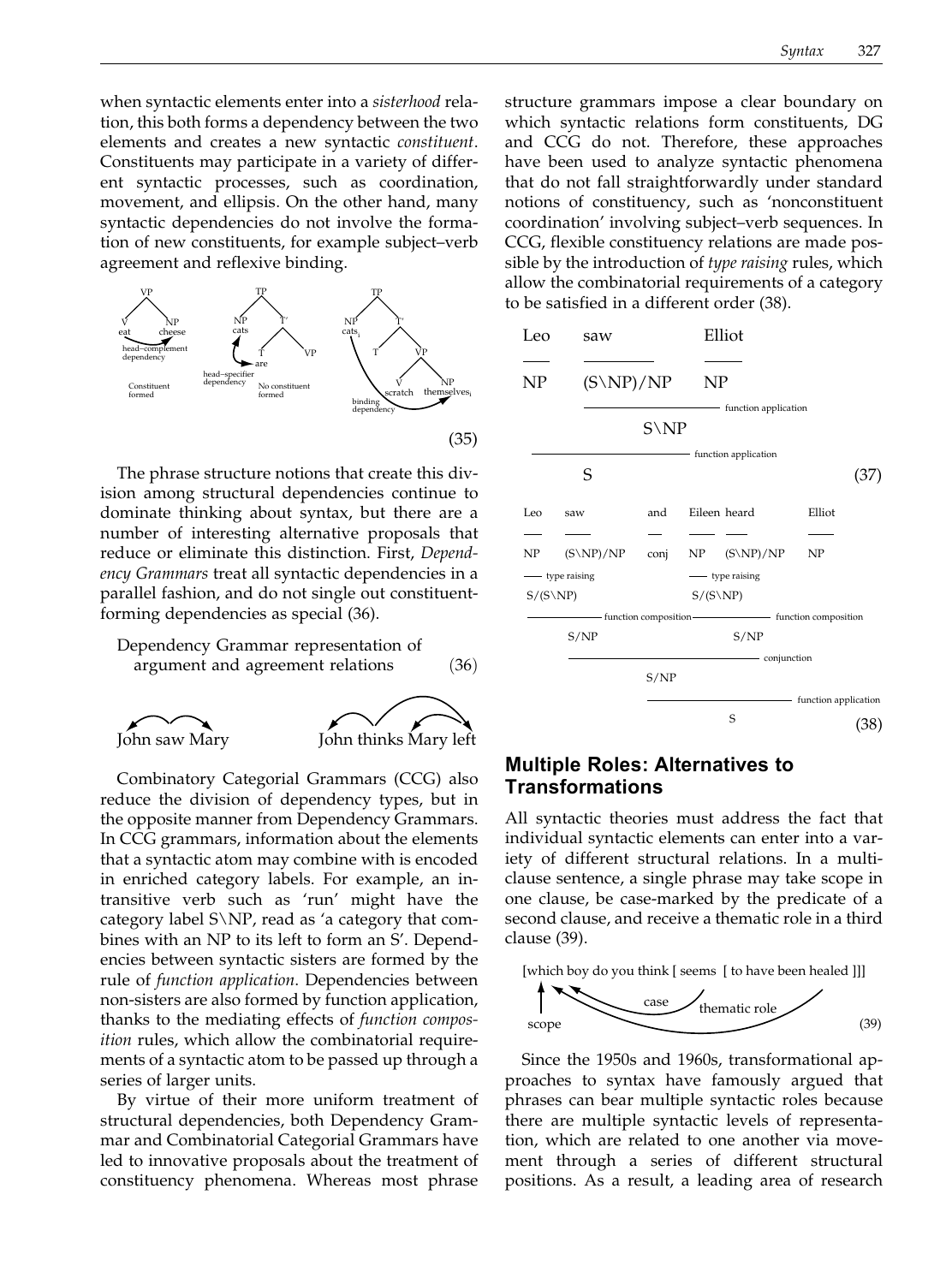on transformational syntax has been the investigation of constraints on possible movement operations, as outlined above.

The syntactic frameworks Lexical-Functional *Grammar* (LFG) and certain versions of *Combinatory* Categorial Grammar (CCG) share with Transformational Grammar the assumption that words and phrases bear multiple roles because they appear in multiple different levels of representation. These approaches diverge from Transformational Grammar in the respect that they do not assume that each different level is a hierarchical constituent structure, or that the levels are related by movement transformations. LFG assumes independent levels of *a-structure* (argument structure: representation of argument/thematic roles), f-structure (function structure: representation of subject, object, etc. roles), and *c-structure* (constituent structure: surface syntax). There are rules for mapping between these levels, but the mappings are not assumed to be transformational. In some versions of CCG separate representations of argument structure and surface structure are posited. (See Lexical-Functional Grammar)

In Head-Driven Phrase Structure Grammar (HPSG) only one syntactic level of representation is assumed. This single level of representation combines words and phrases into the surface constituent structure that is familiar from many other syntactic theories. However, the terminal elements of these structures contain highly articulated feature structures, which encode a great deal of information about argument structure, phonology, 'moved' arguments, and so on. Whereas transformational grammars use movement operations to handle the multiple roles problem, the same work is done largely internal to individual syntactic heads in HPSG. For example, a verbal head may encode the information that a wh-phrase, which is represented as the *focus* argument of the clause, is to be treated as the filler of one of the slots in the verb's argument structure list. Constraints on movement operations in transformational approaches must be replaced in nontransformational theories by related constraints on the relations between scope and argument slots. (See Phrase Structure Grammar, Head-driven)

## **Causes of Ungrammaticality**

Standard approaches to syntactic theory assume a set of syntactic atoms and a relatively small number of formal principles or constraints that determine how these atoms may be combined to form sentences. A sentence is assumed to be grammatical if it violates no constraints. An ungrammatical sentence is a sentence that violates one or more constraints. Some variants of syntactic theory have explored broader notions of what causes a sentence to be (un)grammatical.

Functional grammars typically emphasize the role of meaning or of communicative efficiency in determining the well-formedness of a sentence. Such approaches typically do not appeal directly to semantics or processing efficiency to explain ungrammaticality. Rather, semantics or processing efficiency are used to provide a functional motivation for a set of formal grammatical constraints.

Both Optimality Theory and certain versions of the *Minimalist Program* question the standard assumption that a grammatical sentence is a sentence that violates no constraints. This characterization is replaced in these approaches with the requirement that a well-formed sentence is the optimal candidate from a set of possible structures/derivations for that sentence. In other words, a sentence may be deemed ungrammatical for the simple reason that there exists a better way of expressing the same thing. (See Optimality Theory)

# **CHALLENGES AND FUTURE PROSPECTS**

#### **Universal Grammar**

The Principles and Parameters approach to syntax, which is compatible with any of the syntactic frameworks discussed above, aims to explain how a child can attain rich knowledge of any language. It does so by seeking universal syntactic principles and clusters of syntactic properties that covary across languages. Syntactic research since the 1970s has uncovered a wealth of cross-linguistic findings, and a number of good candidates for universals of syntax have been found. However, the search for parameters has met with mixed success. The prospect that each parametric cluster may be linked to an easily observable surface property of the language appears to be viable, but parametric clusters of properties appear to be both narrower and more numerous than originally expected. It remains to be seen whether all of natural language syntax, including the idiosyncrasies of each language, can be handled in terms of a Principles and Parameters approach.

## **The Unification Problem**

Syntactic theories are theories that aim to characterize the mental representations underlying